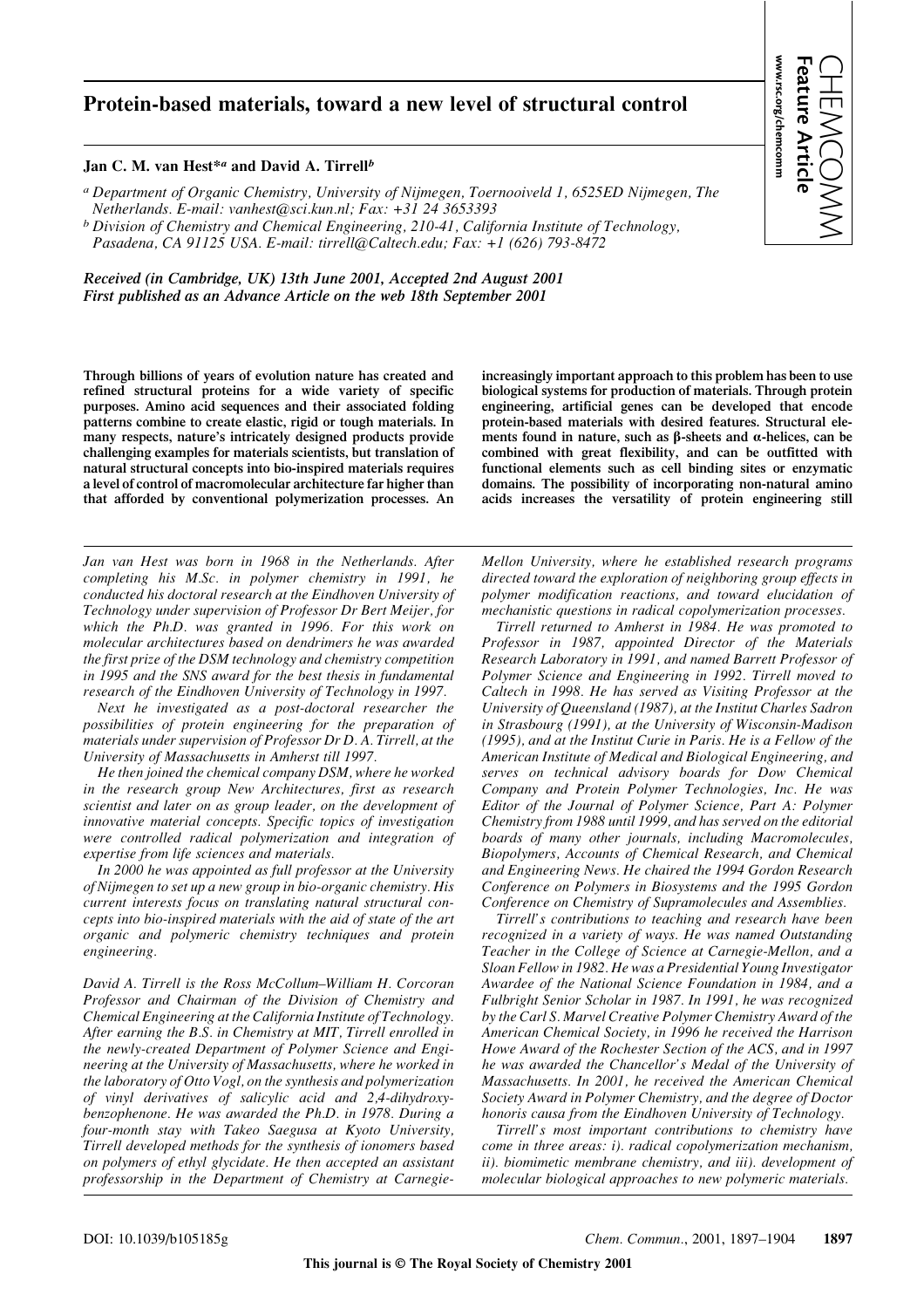**further. It is expected that such methods will have large impact in the field of materials science, and especially in biomedical materials science, in the future.**

### **Introduction**

For many years materials scientists have been investigating the possibilities of obtaining higher levels of control in polymer synthesis. Although important progress has been made, especially in recent years with the advance of controlled radical polymerization techniques,<sup>1</sup> the level of control characteristic of biomacromolecules, such as DNA and proteins, remains unsurpassed.

In the nomenclature of polymer chemistry, organisms prepare monodisperse polymers with predetermined chain lengths. But more important is the fact that virtually complete control is achieved over the sequence of the monomeric units, the amino acids. The information stored in the primary sequence results in a three-dimensional folded structure for each protein, which is largely responsible for the most important protein properties. For every specific function, nature has refined protein structures through eons of evolution. It is striking that with the same set of amino acid building blocks such diverse products can be prepared, including globular proteins which function as enzymes as well as fibrous proteins with structural properties, such as collagen. It is the prospect of creating three-dimensional ordered structures by designing the requisite amino acid sequences that motivates much of the current interest in proteinbased materials.2

Materials scientists have much to learn from the organizational principles employed in nature, and substantial progress has been made recently in elucidation of the three-dimensional architectures of fibrous proteins such as silks, elastins, and collagens. An important challenge, however, is to translate these concepts into synthetic or bio-inspired materials, which would lead to new kinds of high performance materials.<sup>3</sup> Because of the importance of control at the monomer level, the most promising approach to this target is to use the biosynthetic pathways of (micro)-organisms to synthesize macromolecular materials.

Protein engineering has been used for the design and modification of globular proteins for many years, and standard biological tools have been developed that can now be used to prepare structural proteins.4 It is remarkable that only in the past decade, and especially in the last 5 years, has this approach to materials design become a serious topic of investigation.

This review is not meant to be comprehensive, but instead will present examples of some of the latest developments in the field of protein engineering directed toward the preparation of high performance materials. After a short explanation of the protein engineering technique, examples will be given of structural proteins found in nature and attempts to use these basic structures for the preparation of new protein-based materials. We will conclude with new methods that allow the scope of protein engineering to be extended to building blocks other than the natural amino acids, developments that promise to make this technique even more versatile in the hands of the materials chemist.

# **Protein engineering**

Scheme 1 shows the overall process of materials synthesis *via* protein engineering.5 Often—though not always—based on natural structures, amino acid sequences are chosen to create specific folding patterns and desired material properties. The primary amino acid sequence can then be reverse-translated into a corresponding nucleotide sequence. There are 2 methods of obtaining the needed DNA fragments. One possibility is to clone these sequences from an organism that produces the desired structural protein. The second option is to synthesize



Recombinant plasmid

**Scheme 1** Overview of the protein engineering methodology.

artificial genes by solid phase techniques. The second method of course allows maximum freedom in designing the target sequence. Because many structural proteins are characterized by repetitive amino acid sequences, it is often possible to multimerize a smaller oligonucleotide sequence to prepare an artificial gene that codes for proteins of high molecular weight.

This multimerization process can be considered as a polycondensation, which therefore results in a set of genes with different lengths. After construction of the artificial gene library, each individual gene is incorporated into circular plasmid DNA, which can be used to transform an appropriate bacterial host. Most commonly the bacterial host *E. coli* is used for these purposes. The plasmids are replicated during every division of the bacterial cells. Because there is only one type of plasmid per cell, screening of the plasmids of individual bacterial colonies leads to isolation of specific artificial genes, each encoding a protein-based material with a specific molecular weight.

The selected artificial gene is first analyzed to verify its sequence, and then cloned into a second plasmid which allows protein expression. The expression plasmid contains a promoter site for recognition by mRNA polymerase and a switch that regulates protein production from the gene of interest.

The expression plasmid is re-introduced into the bacterial host, and the host cells are allowed to grow to high cell density. During this stage the plasmid switch is turned off in order to prevent protein production from the artificial gene. Premature protein synthesis can be detrimental to cell growth. After sufficient cell density is reached the switch is turned on (a process called induction) and expression of the desired protein begins. Often the synthesis of other cellular proteins is slowed dramatically after induction.

## **Spider dragline silk**

Among the most thoroughly studied classes of structural proteins is silk.6 There are many forms of silk, of which that from *Bombyx mori* (Chinese silkworm silk)7,8 and dragline spider silk of the *Nephila clavipes* (the golden orb weaver) have drawn most attention.9 Silkworm silk of course is of interest because it is produced in large quantities and used as textile fiber. Spiders produce a large variety of types of silk, each one meant for a specific purpose, such as web construction or trapping of prey. Of all these different types of spider silk, dragline spider silk of *Nephila clavipes* is regarded as nature's high performance fiber, with a remarkable combination of strength and toughness. Values reported for its mechanical properties are an *E*-modulus of 10–50 GPa, elongation to break of 10–30% and tensile strength of 1.1–1.4 GPa. These values are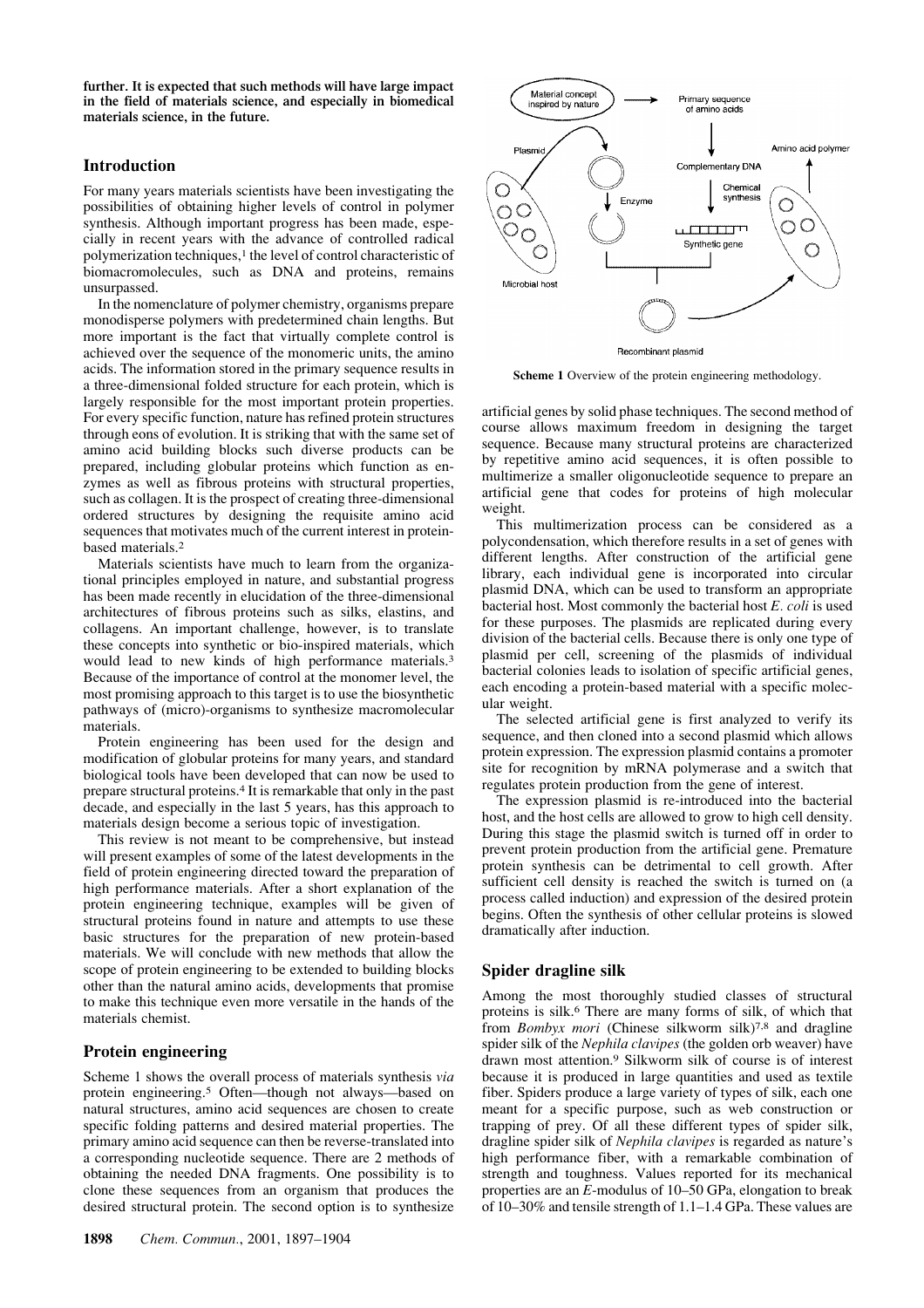dependent on moisture content and strain rate. The effect of humidity is of utmost importance. Silk exposed to water can shrink to less than half of its original length, and the supercontracted fibers then show rubberlike behavior.<sup>9</sup> Although this is a desirable feature under natural conditions, because it allows spider webs to reshape in the dewy evening, it is less practical when one wants to apply this material as a high performance fiber. The large variation in properties is a result of the difficulty in maintaining constant conditions under which spiders produce their silk. In recent years important insight has been obtained into the three-dimensional structures of the different types of silk. X-ray diffraction,  $10$  state of the art NMR techniques<sup>11,12</sup> and IR and Raman spectroscopy<sup>13</sup> have helped to unravel the architectural reasons why this class of structural proteins has its remarkable mechanical properties. Silks from both silkworms and spiders contain repetitive sequences of crystalline and amorphous domains (Fig. 1). The crystalline



**Fig. 1** Schematic representation of the organization of amorphous and crystalline domains in silk fibers. Silk has inspired protein engineers to construct  $\beta$ -sheet materials. A detail of a silk-like peptide sequence  $((AG)_3EG)_n^{21,22}$  is encircled.

domains are responsible for the strength of the material, whereas the amorphous protein matrix: i) allows the crystalline domains to orient under strain to increase the strength of the material, and ii) introduces flexibility to increase the energy to break.

The crystalline domains comprise highly repetitive amino acid sequences consisting of alanine rich b-sheets. In *Bombyx mori*silk the most important repeat sequence is (Ala Gly); for *N. clavipes* dragline spider silk it is predominantly poly Ala.

In contrast to silkworm silk, there is no readily available source for spider dragline silk, and protein engineering techniques have been explored as a means of scaling up production. Furthermore, changes in the silk structure might be made to produce a material less sensitive to water. The combination of bacterial production with a synthetic processing step should allow better control of mechanical properties as compared to natural silk. On the other hand, development of methods of posttranslational silk spinning is not a straightforward process.

The first protein engineering attempts were made by using large parts of the native spider silk genes. After incorporation of these cDNA fragments into *E. coli* expression systems however, difficulties arose from gene and protein stability, and truncated proteins were produced. Clones larger than 2.5 kb proved to be unstable.14,15 The same behavior was observed for native silkworm silk genes. An explanation for this phenomenon may lie in the highly repetitive nature of these sequences, which renders the coding sequence susceptible to genetic recombination. Differences in codon preferences between the silkworm and the bacterial host could also reduce expression efficiency.16

The first attempts using synthetic genes based on the native gene sequence were reported as early as 1990 by Cappello and Ferrari,<sup>17</sup> who used silkworm fibroin analogues. Better results were obtained than when the cDNA genes were used, although the levels of protein production remained relatively low, especially for high molecular weight variants.18 The best results reported thus far with *E. coli* expression systems were obtained by Winkler *et al.* for spider dragline silk  $(25-40 \text{ mg } L^{-1} \text{ cell})$ culture)<sup>19</sup> and Krejchi *et al.* for an  $(AG)_{3}EG^{20}$  repetitive material.21,22 To increase protein yield, high cell density production was performed, and allowed preparation of multigram quantities of product (25 g protein/35 L culture).23 Another approach to this problem has involved changes in the production host. O'Brien *et al*. have shown that with the yeast *Pichia pastoris* it was possible to produce spider silk-like material in larger quantity (1 g  $L^{-1}$ ).<sup>24</sup> Even mammalian hosts are now being investigated, such as Nexia's transgenic goats, which produce milk containing spider silk protein.<sup>25</sup>

Protein production in large quantity is just one of the problems related to obtaining silk-like fibers. An equally difficult aspect is spinning of the polypeptide, to create a material with the correct three-dimensionally ordered structure. Recently, using micro-spinneret techniques, Jelinski *et al*. have succeeded in processing regenerated *Bombyx mori* silk fibers that show similar properties when compared to their native counterparts.26,27

Protein engineering can also play a role in improving processing of silk like materials. Introduction of methionine residues flanking the b-sheet domains creates a tool for chemical control of structural organization.28 By oxidizing the methionine units,  $\beta$ -sheet formation was prevented, which also increased solubility, while sheet formation was restored after reduction. Enzymatic techniques have also been developed to induce this transition. The functional oligopeptide RGYSLG is a recognition site for cyclic AMP-dependent kinase, which phosphorylates the hydroxy function of the serine residue.19 Introduction of this recognition site into the structural protein allowed Winkler  $et$  al. to prevent  $\beta$ -sheet formation upon phosphorylation. Sheet formation was restored after dephosphorylation.

Recent insights into the mechanical properties of silk29 have shown that it is not necessary or desirable to prepare purely  $\beta$ sheet sequences; a certain amount of disorder should also be introduced to allow reorientation of the  $\beta$ -sheet crystalline domains. With protein engineering this could be accomplished by producing multiblock copolymers of  $\beta$ -sheet structures flanked by random oligopeptides. Such block copolymers have been reported by Conticello *et al.*, who synthesized multiblock copolymers consisting of alanine-rich blocks and elastinmimetic domains.30 This method leads to good protein yield (50  $mg L^{-1}$  culture) and a method for controlling  $\beta$ -sheet formation by concentration from an aqueous solution.

With respect to silk-like polymers, protein engineering is probably the only synthetic method that will allow high molecular weight materials to be prepared in sufficient quantity for materials applications. The ability to introduce switches for b-sheet formation as well as the production of multiblock copolymers will ultimately lead to materials with predictable processing behavior and mechanical properties.

#### **Mussel byssus thread**

Another masterpiece of a structural material found in nature is the mussel byssus thread. This thread is used to attach the mussel to a surface, and must be tough enough to withstand challenging marine conditions. Extensive investigations by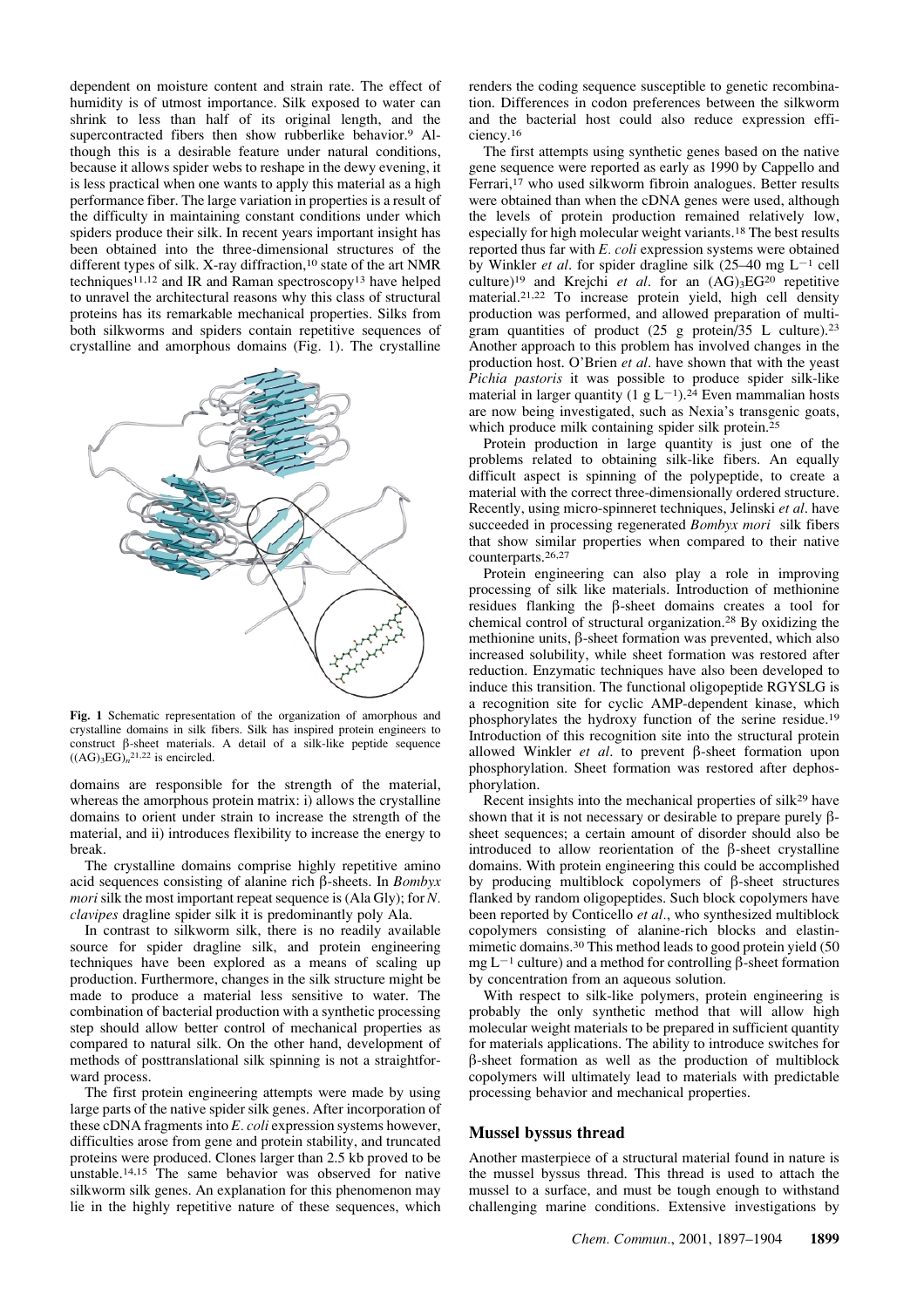Waite and coworkers have shown that the thread consists predominantly of a gradient of two pentablock copolymers, which are held together by so-called dovetail proteins, and which provide a graded distribution of strength and structure (Fig. 2).31–33



**Fig. 2** Schematic view of the mussel byssus thread of *M. edulis*. The enlargement depicts the pentablock copolymer containing  $\beta$ -sheet domains. Reprinted with permission from (33), Copyright 1997 The American Society for Biochemistry and Molecular Biology.

The polymer that is predominant at the proximal end of the thread (*i.e.* closest to the mussel tissue) consists of a central collagen block flanked by 2 elastic domains and 2 polyhistidine sequences. The latter are expected to give rise to metal complexation between the different peptide structures. The elastin fragments introduce flexibility into the structure, whereas the collagen part is responsible for stiffness. Further down the byssus, and therefore closer to the substratum to which the mussel is attached, the elastin fragments are replaced by silk-like  $\beta$ -sheet domains. This structure therefore becomes much more rigid. The entire byssus is built up by a mussel within 5 minutes, and is about five times tougher and more extensible than Achilles tendon. After processing the proteins are also covalently connected. The complexity of a simple mussel byssus thread is thus far greater than that characteristic of materials produced by present-day synthetic polymer processing techniques.

Although this material would be an ideal target for protein engineering, no efforts toward this end have been reported. A possible reason could be the high content of collagen in these structures. Collagens are the most abundant family of structural proteins in the human body, and are an important constituent of ligaments, cartilage and bone. They are generally characterized by the repetitive sequence GXY, in which X is often proline and Y often hydroxyproline. Collagens form triple helices, which provide critical building blocks for higher ordered aggregates.34 Because of their strong tendency to self-assemble, collagens become insoluble very quickly. The few protein engineering attempts reported thus far have failed for this (or perhaps other) reasons.35 The need for a protein engineering approach for collagen is also not as pressing as for spider silk, because collagen is available in large quantities from mammalian sources. On the other hand, the repetitive sequence of collagen may be of value as an element in designed peptide-based materials, as shown by the example of the mussel byssus thread.

where the protein hasn't formed a network, shows that the adhesive proteins are rich in proline, tyrosine and lysine.36 Furthermore, proline and tyrosine are posttranslationally transformed into 4-hydroxyproline and L-3,4-dihydroxyphenylalanine (DOPA), respectively. The DOPA units are expected to contribute to crosslinking *via* radical processes, in order to form networks and assist in adhesion.37 Researchers intrigued by this phenomenon have prepared synthetic genes and expressed the corresponding (AKPSYPPTYK)*<sup>n</sup>* polypeptides.38 These model peptides were treated with mushroom tyrosinase to convert the tyrosine units into DOPA, and thereby to induce crosslinking. Because expression yields were low, insufficient material was produced for a thorough evaluation. Furthermore, the question remains whether protein engineering is necessary in this case. Deming *et al*. have used NCA polymerization techniques to prepare copolypeptides consisting of lysine and DOPA residues to investigate the adhesive potential of these structures.39 Based on the positive results obtained from this research, one can conclude that at least some of the key adhesive properties do not require the specific protein sequence; only the presence of the functional amino acids DOPA and hydroxyproline is essential. For such materials it will be more convenient to pursue the (improved) NCA polymerization routes than protein engineering.40 More subtle effects of sequence may become apparent upon further analysis of the structure and properties of the adhesive proteins. **Elastin** One of the most versatile materials, especially from a protein

The mussel byssus contains more surprising peptides. The tendons have to be attached to the substrate under aqueous conditions. Nature therefore has developed a series of extraordinary protein glues, which work even in saline media. Careful analysis of these proteins, which must be done under conditions

engineering point of view is elastin. Elastin is a connective tissue protein that provides a combination of strength and flexibility in the extracellular matrix. Elastins are characterized by simple repeating sequences, and in contrast to silks or collagens, this family of materials does not suffer from significant solubility problems. At low temperatures elastin-like polypeptides are highly soluble in aqueous solutions and adopt random coil conformations. Elastins, however, display lower critical solution temperature (LCST) behavior, which means that the proteins form ordered structures upon raising temperature. The loss of entropy of the protein chain, when the structure folds itself into a  $\beta$ -helix conformation, is compensated by the release of water from the chain. A thoroughly investigated series of elastin proteins is based on the pentapeptide sequence VPGVG.41–43 The structure and function of elastins are maintained as long as the glycine and proline residues are present, and the second valine residue can be replaced by any other amino acid. This property provides a means to control the temperature of the phase transition. When a more hydrophobic unit, such as tryptophan, replaces valine, the LCST drops significantly, and the transition temperature can be raised by introduction of more polar moieties such as glutamic acid. In the latter case, the phase transition is also made pH dependent. The pioneering work of Urry has shown that changing hydrophobicity leads to a broad spectrum of transition temperatures. The phase transition can also be induced electrochemically. For this purpose nicotinamide adenine nucleotide (NAD) is attached to glutamic acid residues within the peptide sequence. Reduction of NAD to NADH creates a more hydrophobic domain and therefore a lower transition temperature. Elastin materials have been made both by organic chemical techniques, and by microbial protein expression. Although it has been shown that one repeat unit of VPGVG is sufficient to allow the transition from random coil into an ordered  $\beta$ -helix structure,<sup>44</sup> for useful materials properties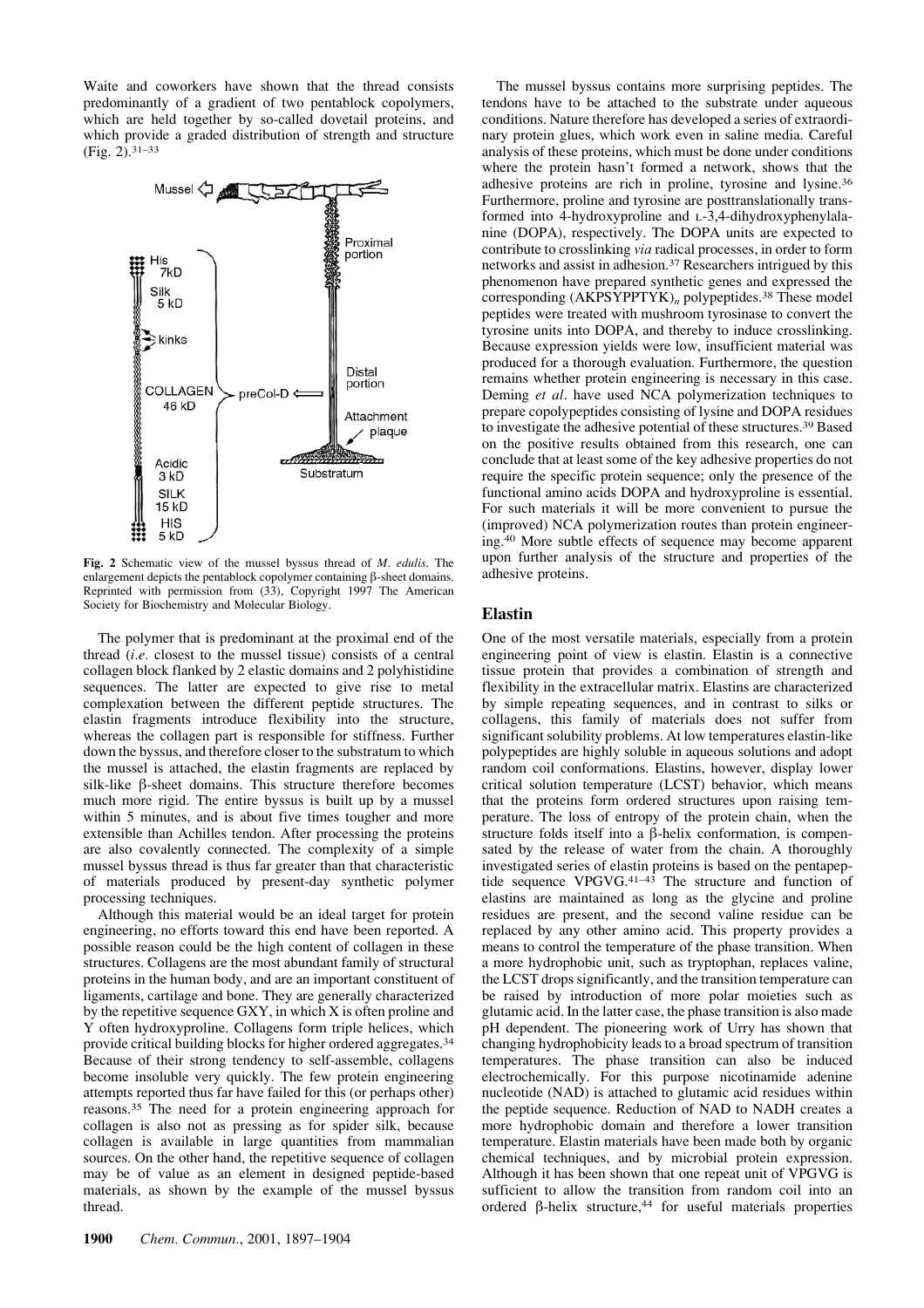higher molecular weight polymers are required. Protein engineering is ideally suited for this purpose, especially because production yields in bacteria are high  $(50-60 \text{ mg } L^{-1}$  culture) when compared to other structural proteins.

Following up on earlier work by Urry, Conticello *et al*. have used protein engineering techniques to synthesize elastin-based block copolymers consisting of hydrophilic and hydrophobic blocks.45 Protein engineering allows complete control of the composition, sequence and length of the blocks. By careful design, the critical micellization temperatures of these polymers could be controlled, and the resulting materials are under investigation as candidates for drug delivery. A second demonstration of the versatility of protein engineering for the preparation of elastin-based materials has been reported by the same group. Hydrogels are important products in biomedical applications. Ideally one wants to obtain control of mechanical properties by regulating crosslink density and network formation. Using protein engineering, control over monomer composition, and therefore control over distribution of crosslinkable moieties, is achieved easily. Conticello *et al*. synthesized elastin-based materials containing one specific crosslinking point (lysine) per 25 monomer units, allowing a high level of control of crosslink density after reaction with bis(sulfosuccinimidyl) suberate.46

Another approach, which takes advantage of additional possibilities of protein engineering was developed by Urry and extended by Panitch *et al.*, who reported new materials for tissue-engineered vascular grafts.<sup>47,48</sup> Oligopeptides were introduced that contained either RGD (Urry) or REDV (Panitch) domains, which are known to stimulate endothelial cell binding.49 This approach yields matrix materials that exhibit mechanical properties similar to those of the arterial wall and that support adhesion of vascular endothelial cells. An extension of the polymer design was made by introduction of lysine moieties, which allowed amine specific crosslinking of the elastin matrix without disturbing the cell binding domains.50 The combination of structure and function in a well defined manner as demonstrated by this example is almost impossible to achieve by any method other than protein engineering.

### **Helical polypeptides**

Leucine zipper peptides play key roles in the dimerization and DNA-binding behavior of transcriptional regulatory proteins. Related structures can be found within the keratins, the main structural protein of hair and nails. The leucine zipper motif is characterized by a consensus heptad repeat (*abdcefg*), in which *a* and *d* are hydrophobic amino acids, (*d* most frequently leucine) and the moieties at *e* and *g* are usually charged. In the helical form of the zipper peptide, the residues at *a* and *d* are arrayed along a single face of the helix. Exposure of this hydrophobic face to the aqueous environment is reduced by formation of a dimeric coiled-coil structure, while electrostatic interactions between *e* and *g* residues modulate the stability of the dimer. This feature has been exploited to prepare pH dependent peptide-based hydrogels. Triblock copolymers were constructed to comprise a central random coil  $(AG_3PEG)_x$ , flanked by terminal leucine zipper domains (Fig. 3).<sup>51</sup> These



MRGSHHHHHHGSDDDDKWA.Helix.IGKHVAPRDTSYRDPMG.[(AG)<sub>3</sub>PEG]<sub>10</sub> CARMPTSGD-Hexlix-IGDHVAPRDTSMGGC (3)

Helix = SGDLENEVAQLEREVRSLEDEAAELEQKVSRLKNEIEDLKAE



**Fig. 3** (a) Amino acid sequence of the leucine zipper triblock copolymer; (b) demonstration of reversible hydrogel formation. Reprinted with permission from W. A. Petka, J. L. Harden, K. P. McGrath, D. Wirtz and D. A. Tirrell, *Science*, 1998, **281**, 389. Copyright 1998 American Association for the Advancement of Science.

domains consisted of six heptad repeats of which the choice of *a/d* residues was based on the *Jun* oncogene product. A database developed by Lupas *et al*.52 was used for the selection of the residues occupying positions *b*, *c* and *f*. Nine of the 12 *e* and *g* positions were occupied by Glu residues, which allowed switching between the aggregated and dissociated states by changes in pH or temperature. At low pH and low temperature the materials formed elastic gels; increases in pH or in temperature resulted in decreased viscosity and loss of hydrogel properties.



**Fig. 4** (a) Difference in molecular weight distribution of protein engineered poly L-glutamic acid (1) and a conventionally prepared sample (2). Reprinted by permission from *Nature* (54), Copyright 1997 Macmillan Magazines Ltd.; (b) and (c) monodisperse poly-benzyl-L-glutamate shows a twisted smectic liquid crystalline phase. Reprinted with permission from (55), Copyright 1998 American Chemical Society.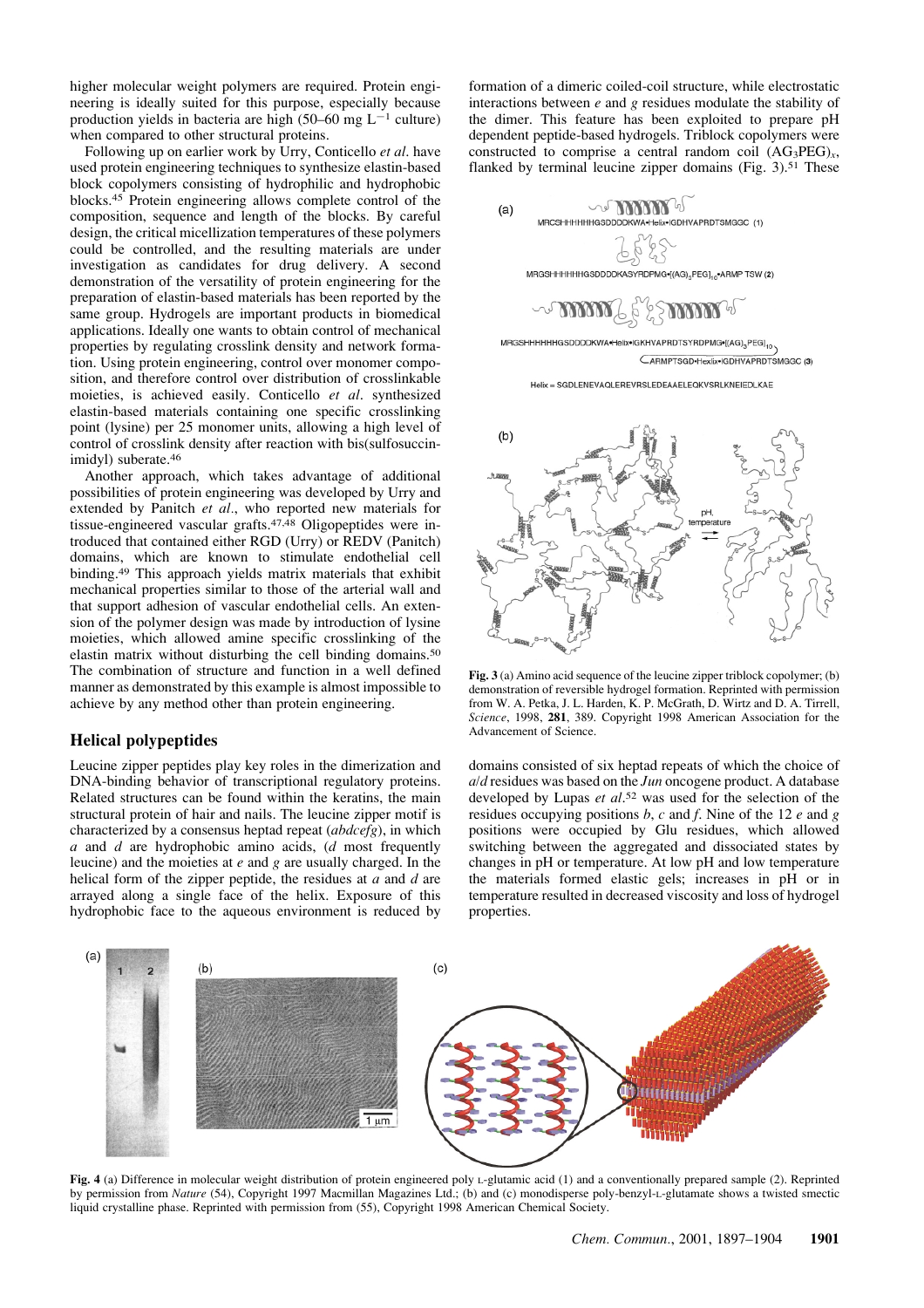Each of the examples examined thus far shows the need for control over composition in order to engineer the properties of the products. Molecular weight distribution is a second parameter that is of importance in polymer chemistry, though its influence on material properties is not always easy to anticipate. One striking exception however, is the synthesis of the helical polypeptide polybenzyl-L-glutamate (pBLG) (Fig. 4).

The polydisperse form, which can be prepared by NCA polymerization, has been known for many years to exhibit liquid crystalline behavior.53 Under most conditions, pBLG forms a cholesteric phase, but certain solvents and temperatures yield a nematic. Because of the broad distribution of molecular weight a clear characterization has always been difficult. Using protein engineering, monodisperse poly L-a-glutamic acid could be synthesized, and posttranslationally modified to yield pBLG. This monodisperse sample showed distinctly different LC behavior. Instead of a nematic or cholesteric phase a twisted smectic mesophase was obtained.<sup>54,55</sup> The fact that all chains were of the same length resulted in ordering in layers, which was not possible in conventional polydisperse samples.

#### **Increasing the scope of protein engineering**

The foregoing examples illustrate some of the promise of protein engineering as a tool for material synthesis. Especially in cases where the information encoded in the primary amino acid sequence governs higher ordered structures, and thereby the ultimate material properties, protein engineering clearly outperforms synthetic polymerization techniques.

One of the drawbacks of protein engineering in comparison to the other techniques, however, is that the choice of building blocks might be expected to be limited to the naturally occurring amino acids. Many functional groups, which would be useful in controlling properties or postmodification efforts, such as alkenes, alkynes, or halogens, are not found in natural proteins. The chemical versatility of amino acids containing unsaturated side chains has recently been reviewed.56 Furthermore, incorporation of halides, especially fluoride, can have dramatic effects on the physical properties of materials. Extension of the set of amino acid building blocks to unnatural analogues that can be utilized by the protein production mechanism of living systems would therefore enlarge the possibilities of proteinbased materials.

This idea has intrigued several groups. A first approach is to use stop (nonsense) codons or  $4$ -base codons<sup>57</sup> for the introduction of unnatural amino acids. Suppressor tRNAs can be found that overwrite these termination signals. If unnatural amino acids can be coupled to these tRNA molecules, efficient incorporation of analogues can be accomplished. This technique has been applied *in vitro* for more than a decade.<sup>58</sup> For this approach to succeed *in vivo* it is necessary to introduce a suppressor tRNA that is not recognized by the host enzymes that couple amino acids to tRNAs (the aminoacyl-tRNA synthe-



**Fig. 5** Schematic representation of the lamellar crystalline phase formed by the peptide sequence  $((AG)_3FG)_n$ , in which phenylalanine is replaced by  $p$ fluorophenylalanine. The green spots indicate amino acid side chains with unnatural functionality, in this case fluorine, at the lamellar surface.

tases).59,60 This can be achieved by using a suppressor tRNA from an exogenous source such as yeast.61,62 Next, a synthetase must be identified or developed to couple the unnatural amino acid to the suppressor tRNA. This synthetase should also be inactive toward other tRNAs. This method allows site-directed insertion of the amino acid analogue at a single position, *e.g.* in he active site of an enzyme. This method will have major impact on the design of proteins that are used for functional purposes



**Fig. 6** An overview of the obtained results of Tirrell and coworkers with respect to *in vivo* replacement of natural amino acids by their analogues. Amino acids depicted in red are incorporated *via* standard auxotroph methodologies. Mutant aminoacyl tRNA synthetases have to be applied to be able to build in the blue amino acids. Analogues depicted in black are incorporated after boosting synthetase activity.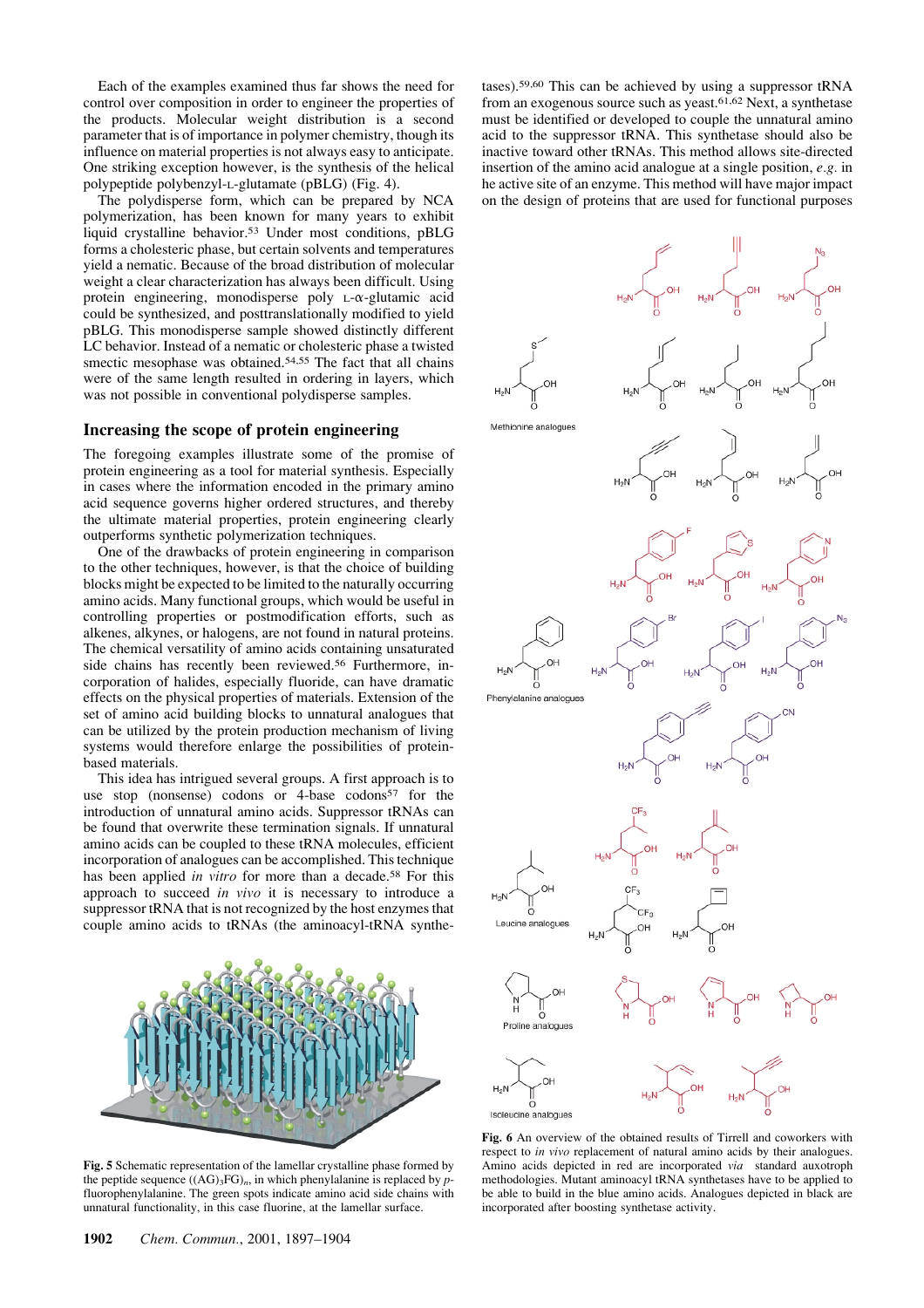such as enzymes, since alteration of the overall physical properties of the macromolecule generally cannot be achieved through modification of a single site. An overview of this technique has been published recently.63

An alternative method has been developed by Tirrell *et al.*, based on much earlier work on substitution of natural amino acids by their close structural analogues. This method uses socalled bacterial auxotrophs, *i.e.* bacteria that have lost the ability to produce one of the natural amino acids. Such bacterial strains are dependent on the growth medium for obtaining this specific amino acid. If an analogue is added to the medium, it can be incorporated in place of the natural substrate, if it is recognized by the corresponding aminoacyl-tRNA synthetase.

In order to reduce toxicity, the cells are grown first in a medium containing all of the natural amino acids. When sufficient cell density is reached, the cells are shifted to a new medium which contains the analogue instead of the natural amino acid.

This methodology has proven successful for a large number of amino acids and derivatives thereof. Though the first publications go back for several decades,64 only in recent years has extensive research allowed replacement of phenylalanine, proline, leucine, methionine, tyrosine and isoleucine with their respective analogues.65–68

An interesting application of this method is the incorporation of phenylalanine analogues into the  $\beta$ -sheet element  $((AG)_{3}FG)_{n}$ . This sequence adopts a lamellar crystalline structure, in which the phenylalanine residues are exposed to the surface. Well-defined functional surfaces can now be created. Replacement by *p*-fluorophenylalanine allowed the construction of fluorinated crystalline layers,<sup>65</sup> and  $\beta$ -sheets containing thiophene units from 3-thienylalanine66 can be regarded as precursors for conducting polymers (Fig. 5).

Replacement of leucine by either trifluoroleucine or 2-amino-4-methylhex-4-enoic acid in leucine zippers causes marked effects on conformational stability. For example, in a leucine zipper peptide characterized by a melting temperature of 48 °C, the transition temperature was elevated to 61 °C by introduction of trifluoroleucine, whereas the native structure was destabilized by the introduction of the unsaturated analogue.69 This simple example illustrates the extent to which incorporation of amino acid analogues expands the possibilities for engineering protein stability and protein–protein interactions.70

The most systematic study to date has concerned introduction of methionine analogues. Homoallylglycine and homopropargylglycine are especially effective as methionine surrogates.68,71 Although *trans*-crotylglycine is recognized by the methionyl-tRNA synthetase, increasing the synthetase activity of the host is required for protein production.72,73 The possibility of using mutant synthetases has also been demonstrated for *p*-bromophenylalanine<sup>74</sup> and azatyrosine.<sup>75</sup>

With the methods described in this section, some of the natural limitations of protein engineering are beginning to fade. Tailor-made materials can now be designed with pre-defined structures and properties (Fig. 6). Furthermore, protein engineering is unique in combining structural with functional elements, which can be either of natural origin, such as cellbinding domains, or introduced by incorporation of unnatural amino acids. The versatility and control of protein engineering will make this an important synthetic approach to a new generation of biomaterials.

#### **Acknowledgement**

The authors would like to thank Jurry Hannink for his assistance with the schematic representations and front cover design.

#### **Notes and references**

1 *Controlled/Living polymerization*, ed. K. Matyjaszewski, ACS Symposium series 768, Oxford University Press, Washington DC, 2000.

- 2 *Protein-based materials*, ed. K. McGrath and D. L. Kaplan, Birkhäuser, Boston, 1997.
- 3 T. J. Deming, *Adv. Mater.*, 1997, **9**, 299.
- 4 J. Sambrook, E. F. Fritsch and T. Maniatis, *Molecular Cloning*, Cold Spring Harbor Laboratory, Cold Spring Harbor, NY, 1986.
- 5 D. A. Tirrell, M. J. Fournier and T. L. Mason, *MRS Bull.*, 1991, **16**, 23.
- 6 D. L. Kaplan, *Polymer Degrad. Stab.*, 1998, **59**, 25.
- 7 J. Perez-Rigueiro, C. Viney, J. Llorca and M. Elices, *J. Appl. Polym. Sci.*, 1998, **70**, 2439.
- 8 S. W. Watt, I. J. McEwen and C. Viney, *Macromolecules*, 1999, **32**, 8671.
- 9 S. B. Warner, M. Polk and K. Jacob, *J. Macromol. Sci., Rev. Macromol. Chem. Phys.*, 1999, **C39**, 643.
- 10 C. Riekel, M. Muller and F. Vollrath, *Macromolecules*, 1999, **32**, 4464.
- 11 T. Asakura, T. Ito, M. Okudaira and T. Kameda, *Macromolecules*, 1999, **32**, 4940.
- 12 L. W. Jelinski, *Science*, 1996, **273**, 1481.
- 13 Z. Shao, F. Vollrath, J. Sirichaisit and R. J. Young, *Polymer*, 1999, **40**, 2493.
- 14 R. V. Lewis, M. Hinman, S. Kothakota and M. J. Fournier, *Protein Expression Purif.*, 1996, **7**, 400.
- 15 S. Arcidiacono, C. Mello, D. Kaplan, S. Cheley and H. Bayley, *Appl. Microbiol. Biotechnol.*, 1998, **49**, 31.
- 16 S. R. Fahnestock and S. L. Irwin, *Appl. Microbiol. Biotechnol.*, 1997, **47**, 23.
- 17 J. Cappello, J. Crissman, M. Dorman, M. Mikolajczak, G. Textor, M. Marquet and F. Ferrari, *Biotechnol. Progr.*, 1990, **6**, 198.
- 18 J. T. Prince, K. P. McGrath, C. M. Digirolamo and D. L. Kaplan, *Biochemistry*, 1995, **34**, 10879.
- 19 S. Winkler, D. Wilson and D. L. Kaplan, *Biochemistry*, 2000, **39**, 14002.
- 20 Amino acids are being described by a one letter code; A: alanine; G: glycine; E: glutamic acid; R: arginine; Y: tyrosine; S: serine; K: lysine; P: proline; T: threonine; V: valine; D: aspartic acid; F: phenylalanine.
- 21 M. T. Krejchi, E. D. T. Atkins, A. J. Waddon, M. J. Fournier, T. L. Mason and D. A. Tirrell, *Science*, 1994, **265**, 1427.
- 22 M. T. Krejchi, S. J. Cooper, Y. Deguchi, E. D. T. Atkins, M. J. Fournier, T. L. Mason and D. A. Tirrell, *Macromolecules*, 1997, **30**, 5012.
- 23 A. Panitch, K. Matsuki, E. J. Cantor, S. J. Cooper, E. D. T. Atkins, M. J. Fournier, T. L. Mason and D. A. Tirrell, *Macromolecules*, 1997, **30**, 42.
- 24 J. P. O'Brien, S. R. Fahnestock, Y. Termonia and K. C. H. Gardner, *Adv. Mater.*, 1998, **10**, 1185.
- 25 H. T. Huynh, G. Robitaille and J. D. Turner, *Exp. Cell Res.*, 1991, **197**, 191.
- 26 O. Liivak, A. Blye, N. Shah and L. W. Jelinski, *Macromolecules*, 1998, **31**, 2947.
- 27 A. Seidel, O. Liivak, S. Calve, J. Adaska, G. D. Ji, Z. T. Yang, D. Grubb, D. B. Zax and L. W. Jelinski, *Macromolecules*, 2000, **33**, 775.
- 28 S. Winkler, S. Szela, P. Avtges, R. Valluzzi, D. A. Kirschner and D. Kaplan, *Int. J. Biol. Macromol.*, 1999, **24**, 265.
- 29 L. W. Jelinski, *Curr. Opin. Solid State Mater. Sci.*, 1998, **3**, 237.
- 30 Y. Qu, S. C. Payne, R. P. Apkarian and V. P. Conticello, *J. Am. Chem. Soc.*, 2000, **122**, 5014.
- 31 K. J. Coyne, X. X. Qin and J. H. Waite, *Science*, 1997, **277**, 1830.
- 32 K. J. Coyne and J. H. Waite, *J. Exp. Biol.*, 2000, **203**, 1425.
- 33 X. X. Qin, K. J. Coyne and J. H. Waite, *J. Biol. Chem.*, 1997, **272**, 32623.
- 34 M. Vanderrest and R. Garrone, *Biochimie*, 1990, **72**, 473.
- 35 I. Goldberg, A. J. Salerno, T. Patterson and J. I. Williams, *Gene*, 1989, **80**, 305.
- 36 J. H. Waite, *Bioartif. Organs II*, 1999, **875**, 301.
- 37 M. E. Yu, J. Y. Hwang and T. J. Deming, *J. Am. Chem. Soc.*, 1999, **121**, 5825.
- 38 M. Kitamura, K. Kawakami, N. Nakamura, K. Tsumoto, H. Uchiyama, Y. Ueda, I. Kumagai and T. Nakaya, *J. Polym. Sci., Part A: Polym. Chem.*, 1999, **37**, 729.
- 39 M. E. Yu and T. J. Deming, *Macromolecules*, 1998, **31**, 4739.
- 40 T. J. Deming, *Nature*, 1997, **390**, 386.
- 41 D. W. Urry, *Biopolymers*, 1998, **47**, 167.
- 42 D. W. Urry, S. Q. Peng, L. C. Hayes, D. McPherson, J. Xu, T. C. Woods, D. C. Gowda and A. Pattanaik, *Biotechnol. Bioeng.*, 1998, **58**, 175.
- 43 D. W. Urry, *J. Phys. Chem. B*, 1997, **101**, 11 007.
- 44 H. Reiersen, A. R. Clarke and A. R. Rees, *J. Mol. Biol.*, 1998, **283**, 255.
- 45 T. A. T. Lee, A. Cooper, R. P. Apkarian and V. P. Conticello, *Adv. Mater.*, 2000, **12**, 1105.
- 46 R. A. McMillan and V. P. Conticello, *Abstr. Pap. Am. Chem. Soc.*, 2000, **219**, 583.